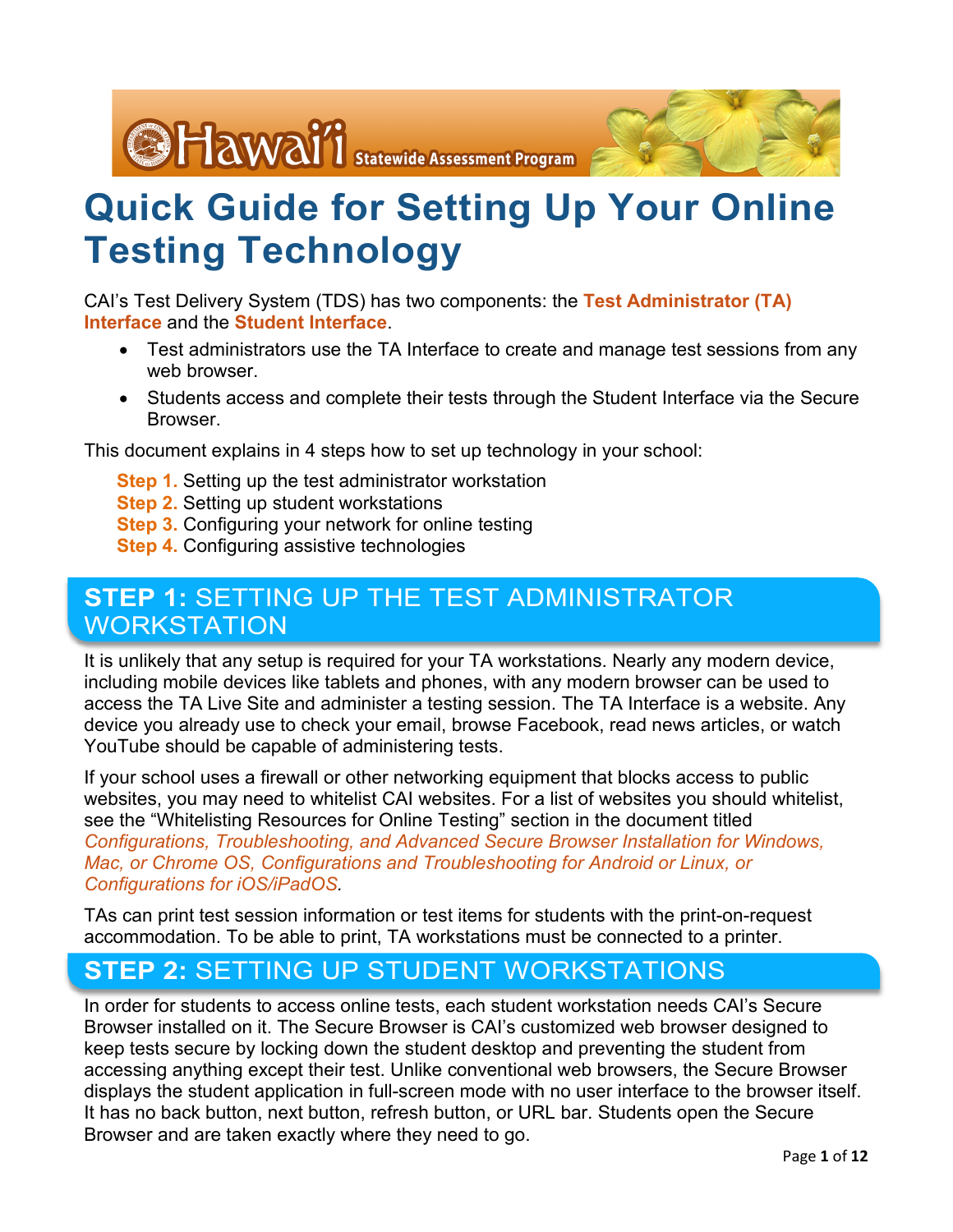To get started setting up your student workstations, you should first make sure your device is supported. Please note the Secure Browser is not supported for use within a virtual machine.

For a list of supported desktops and laptops and related hardware requirements, see the following table:

|                                                                                                                                                                                                                                            | <b>Desktops &amp; Laptops</b>                                                                                                                                                                                                                                                                                                                                                  |                                                                                                                                                                                                                                                                                                              |
|--------------------------------------------------------------------------------------------------------------------------------------------------------------------------------------------------------------------------------------------|--------------------------------------------------------------------------------------------------------------------------------------------------------------------------------------------------------------------------------------------------------------------------------------------------------------------------------------------------------------------------------|--------------------------------------------------------------------------------------------------------------------------------------------------------------------------------------------------------------------------------------------------------------------------------------------------------------|
| <b>Supported Operating Systems</b>                                                                                                                                                                                                         | <b>Minimum Requirements</b>                                                                                                                                                                                                                                                                                                                                                    | <b>Recommended Specifications</b>                                                                                                                                                                                                                                                                            |
| <b>Windows</b><br>7 SP1 (Professional and<br>Enterprise)<br>8, 8.1 (Professional and<br>Enterprise)<br>10, 10 in S Mode (Educational,<br>Professional, and Enterprise)<br>(Versions 1507-1909)<br>Server 2012 R2, 2016 R2 (thin<br>client) | 1 GHZ Processor<br>1 GB RAM (32-bit)<br>2 GB RAM (64-bit)<br>16 GB hard drive (32-bit)<br>20 GB hard drive (64-bit)                                                                                                                                                                                                                                                            | 1.4 GHZ Processor<br>2 or more GB RAM<br>20 or more GB hard drive space                                                                                                                                                                                                                                      |
| <b>Mac OS X</b><br>10.9-10.15                                                                                                                                                                                                              | 1 GHZ Processor<br>1 GB RAM (32-bit)<br>2 GB RAM (64-bit)<br>16 GB hard drive (32-bit)<br>20 GB hard drive (64-bit)                                                                                                                                                                                                                                                            | 1.4 GHZ Processor<br>2 or more GB RAM<br>20 or more GB hard drive space                                                                                                                                                                                                                                      |
| Linux (64-bit or $32$ -bit) <sup>b</sup><br>Fedora 28-30 <sup>ª</sup> LTS (Gnome)<br>Ubuntu 16.04 LTS (Gnome)                                                                                                                              | 1 GHZ Processor<br>1 GB RAM (32-bit)<br>2 GB RAM (64-bit)<br>16 GB hard drive (32-bit)<br>20 GB hard drive (64-bit)<br>Required libraries/packages:<br>GTK+2.18 or higher<br>GLib 2.22 or higher<br>Pango 1.14 or higher<br>X.Org 1.0 or higher $(1.7+)$<br>recommended)<br>libstdc++ 4.3 or higher<br>libreadline6:i386 (required for<br>Ubuntu only)<br>GNOME 2.16 or higher | 1.4 GHZ Processor<br>2 or more GB RAM<br>20 or more GB hard drive space<br>Recommended libraries/packages:<br>In addition to the required libraries<br>listed under minimum requirements,<br>the following should be installed:<br>NetworkManager 0.7 or higher<br>DBus 1.0 or higher<br>HAL 0.5.8 or higher |
| Linux (64-bit only) <sup>b</sup><br>Ubuntu 18.04, 20.04 <sup>a</sup> LTS (Gnome)                                                                                                                                                           | 1 GHZ Processor<br>2 GB RAM<br>20 GB hard drive space<br>In addition to all libraries and<br>packages listed above, Ubuntu<br>18.04 LTS (Gnome) also requires<br>the following libraries:<br><b>Sox</b><br>Net-tools                                                                                                                                                           | 1.4 GHZ Processor<br>2 or more GB RAM<br>20 or more GB hard drive space                                                                                                                                                                                                                                      |

<span id="page-1-1"></span>a Support for this version is anticipated upon the completion of testing following its release.

<span id="page-1-0"></span>b ARM-powered devices such as the Raspberry Pi are not supported for online testing.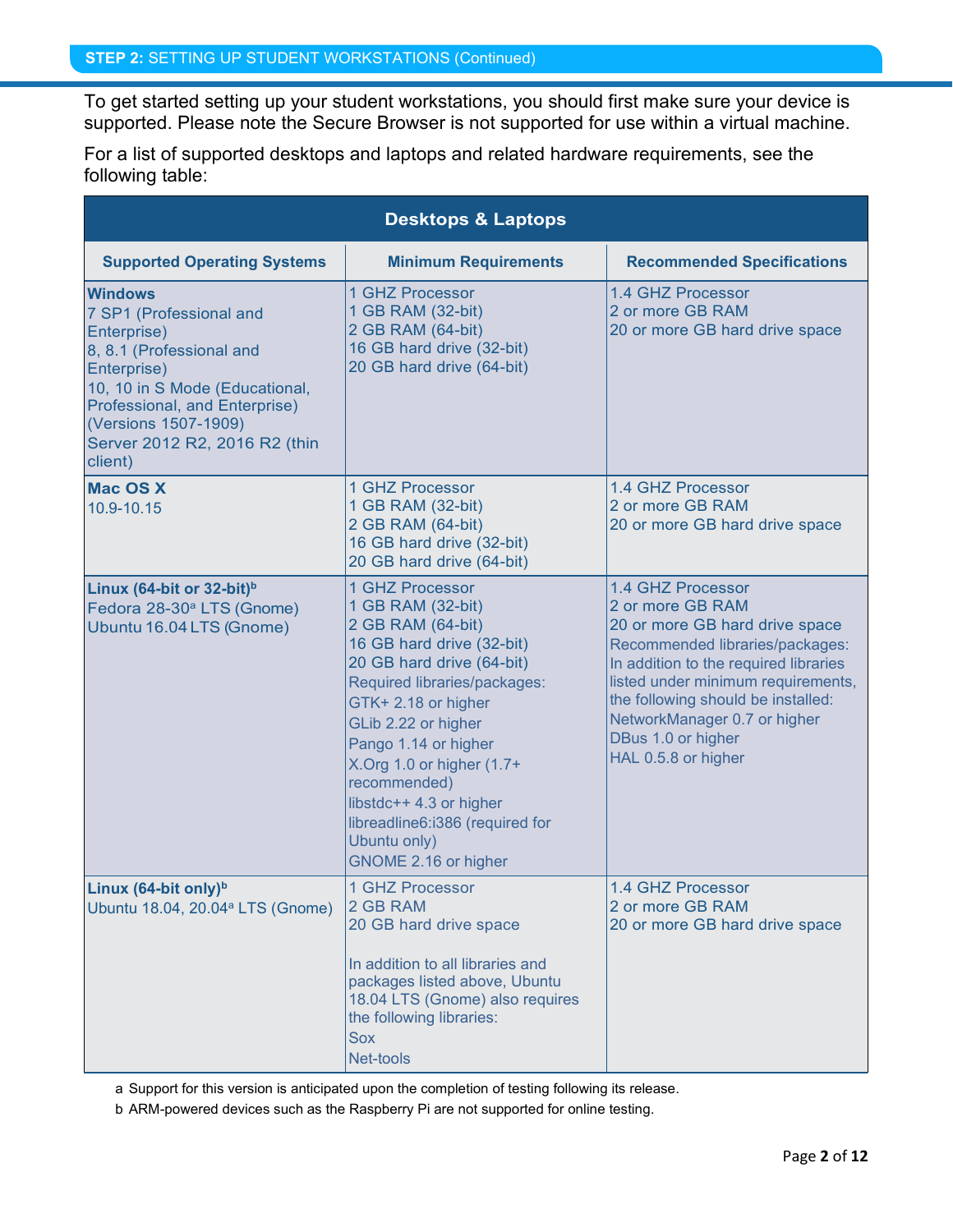|                                                                                                      | <b>Tablets and Chromebooks</b>                                                                                                                                                                                                                                                                                                                                                                                                                                                                                           |
|------------------------------------------------------------------------------------------------------|--------------------------------------------------------------------------------------------------------------------------------------------------------------------------------------------------------------------------------------------------------------------------------------------------------------------------------------------------------------------------------------------------------------------------------------------------------------------------------------------------------------------------|
| <b>Supported Operating Systems</b>                                                                   | <b>Supported Tablets</b>                                                                                                                                                                                                                                                                                                                                                                                                                                                                                                 |
| <b>iOS</b> (iPads)<br>11.4, 12.2, 12.3, 12.4, 13.2+, iPadOS <sup>a</sup>                             | All 9.7" or larger iPads running a supported<br>version of iOS/iPadOS.                                                                                                                                                                                                                                                                                                                                                                                                                                                   |
| <b>Android</b><br>7.1, 8.1                                                                           | All modern Android tablets running a supported<br>version of Android and capable of running a restricted<br>profile.                                                                                                                                                                                                                                                                                                                                                                                                     |
| <b>Windows</b><br>8, 8.1 (Professional & Enterprise)<br>10 (Educational, Professional, & Enterprise) | CAI supports any tablet running these versions of<br>Windows, but has done extensive testing only on<br>Surface Pro, Surface Pro 3, Asus Transformer, and<br>Dell Venue.                                                                                                                                                                                                                                                                                                                                                 |
| <b>Chrome OS</b><br>$75+$                                                                            | For a full list of supported Chromebooks, see<br>https://support.google.com/chrome/a/answer/6220366.<br>Chromebooks manufactured in 2017 or later must have<br>an Enterprise or Education license to run in kiosk mode,<br>which is necessary to run the Secure Browser.<br>Chromebooks running in Tablet Mode and tablets<br>running Chrome OS are not supported. Touchscreen<br>features can be used on Chromebooks when available.<br>CAI only supports versions of Chrome OS released on<br>Google's stable channel. |

For a list of supported tablets and Chromebooks, see the following table:

a Support for this version is anticipated upon the completion of testing following its release.

#### For a list of supported NComputing solutions for Windows, see the following table:

|                                                                | <b>NComputing</b>                |                                            |  |  |  |
|----------------------------------------------------------------|----------------------------------|--------------------------------------------|--|--|--|
| <b>Supported Server Host</b>                                   | <b>Supported Server Software</b> | <b>Supported Terminal</b>                  |  |  |  |
| Windows Server 2012 R2<br>Windows Server 2016 R2<br>Windows 10 | VSpace PRO 10                    | L300, L350, firmware version<br>$1.13$ .xx |  |  |  |

#### For a list of supported terminal servers for Windows, see the following table:

|                                  | <b>Terminal Servers</b>                                                                                                                                                                                                          |
|----------------------------------|----------------------------------------------------------------------------------------------------------------------------------------------------------------------------------------------------------------------------------|
| <b>Supported Terminal Server</b> | <b>Supported Thin Client</b>                                                                                                                                                                                                     |
| Windows Server 2012 R2, 2016 R2  | Any thin client that supports a Windows server. Thin<br>clients allow access only to the program running on the<br>host machine. Zero clients, which allow access to other<br>programs on the client machine, are not supported. |
|                                  | Please note using a terminal services or remote<br>desktop connection to access a Windows Server or<br>workstation that has the Secure Browser installed is<br>typically not a secure test environment.                          |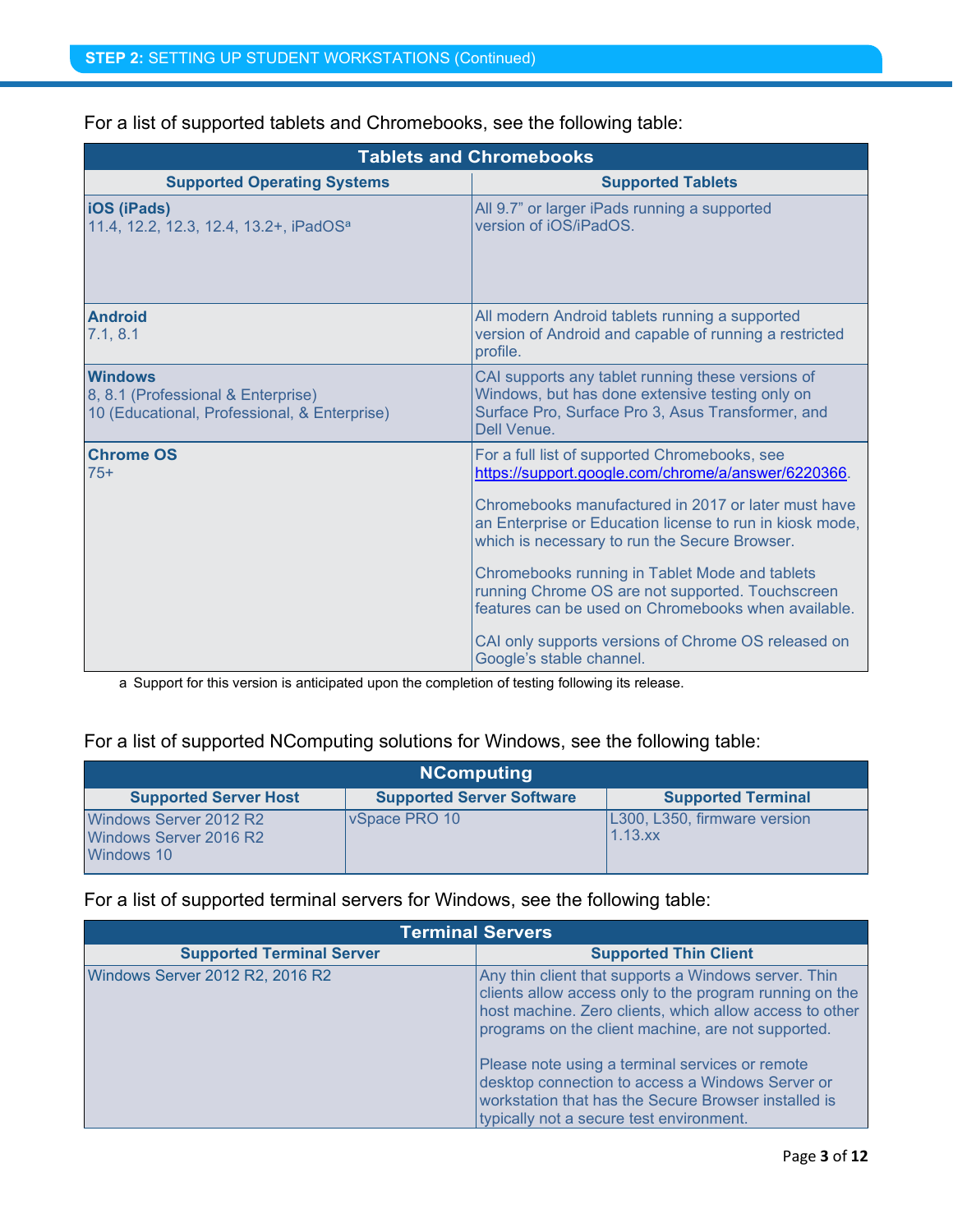Devices running CloudReady NeverWare are also supported. For information on supported devices and installation instructions, please visit [https://www.neverware.com.](https://www.neverware.com/)

All supported computers, laptops, tablets, and approved testing devices must meet the following requirements:



#### **Screen Dimensions**

Screen dimensions must be 10" or larger (iPads with a 9.7" display are included).



#### **Screen Resolution**

All devices must meet the minimum resolution. Larger resolutions can be applied as appropriate for the monitor or screen being used.

Desktops, laptops, and tablets: **1024 x 768**



#### **Keyboards**

The use of external keyboards is highly recommended for tablets that will be used for testing.



#### **Mice**

Wired two- or three-button mice can be used on desktops or laptops. Mice with "browser back" buttons should not be used.



**Headphones & Headsets** Wired headphones with a 3.5 mm connector or USB headphones

### **Installing the Secure Browser**

Once you have made sure your device is supported, you are ready to download and install the Secure Browser. This section explains where you can go to download the Secure Browser and how to install it.

The Secure Browser is available for all major operating systems listed above. You can download the Secure Browser from the HSAP portal at [https://alohahsap.org](https://alohahsap.org/) by clicking on the "Secure Browsers" page. The HSAP portal also contains basic installation instructions.

If you are a Technology Coordinator and it is your responsibility to manage a large number of machines across your school, complex, or complex area, you can likely use the same tools you are already familiar with to push the Secure Browser out to all of your machines at scale. For example, the Secure Browser ships as a MSI package which enables use of MSIEXEC.

If you are from a small school, you can follow the basic installation instructions on the AlohaHSAP.org portal to install the Secure Browser. The Secure Browser is installed the same way as most other software. You will be asked to download a file, open that file, and follow prompts along the way to install the Secure Browser. If you are familiar with installing software, install the Secure Browser the same way.

For iPads, Android tablets, and Chromebooks, the Secure Test (formerly AIRSecureTest) app is CAI's mobile version of the Secure Browser. It is available in each app store to download and install. The first time you open this app, it will ask you to choose your state and assessment program. Your choice is saved and from then on, the Mobile Secure Browser works just like the desktop version, allowing you to access operational tests, practice tests, and the network diagnostic tool. You can also use any mobile device management utility to install the Secure Browser on multiple managed devices and configure those devices.

Windows 10 and Windows 10 in S Mode come with Microsoft's Take a Test app, which enforces a locked-down, secure testing environment identical to CAI's Secure Browser. Users of the Take a Test app do not need to install the CAI Secure Browser on the testing machine. Instructions for configuring the Take a Test app can be found on your portal.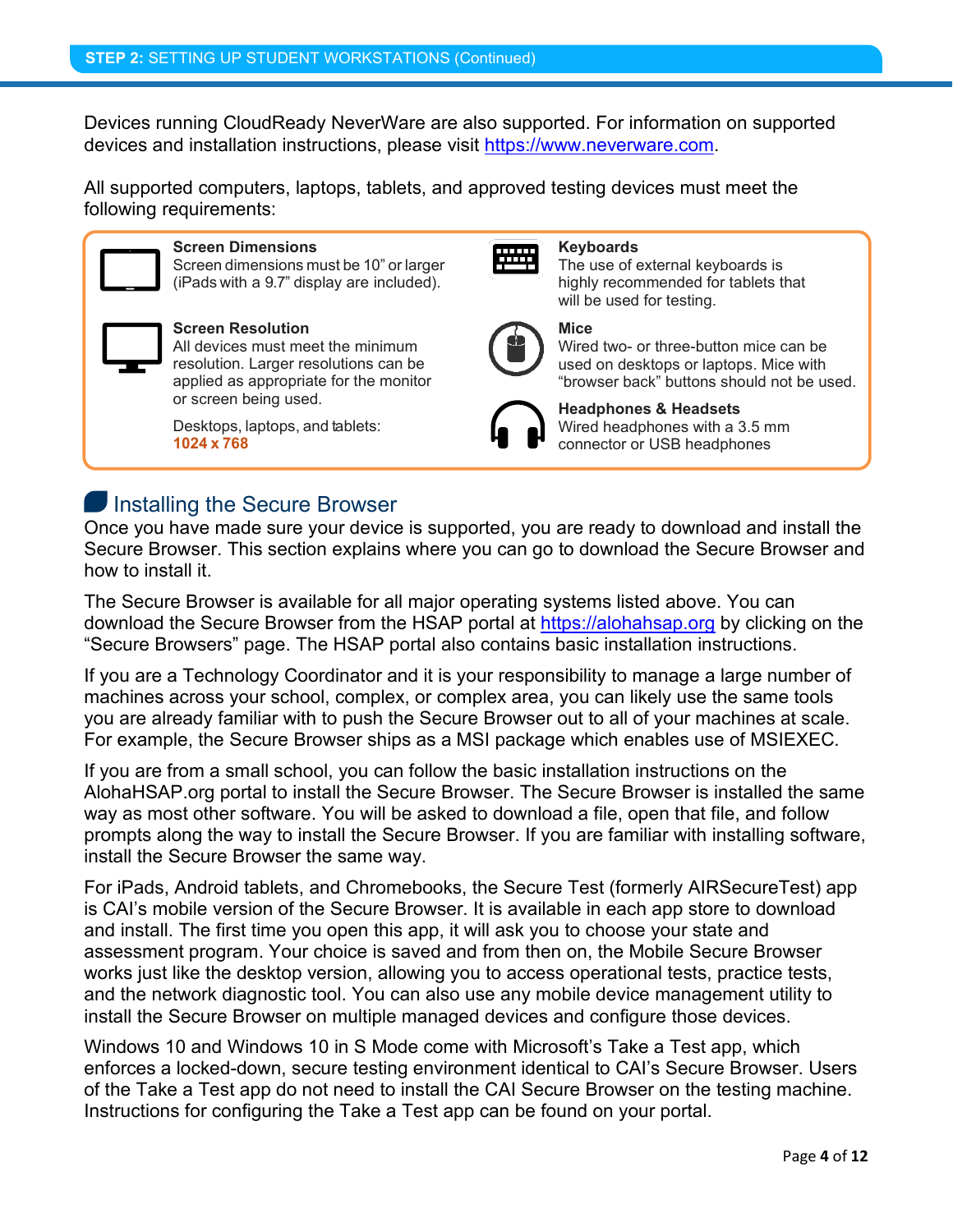For schools, complexes, or complex areas seeking advanced installation instructions for Windows, Mac, or Chrome OS, including instructions on how to install the Secure Browser on multiple devices, see the following document for your operating system:

- *Configurations, Troubleshooting, and Advanced Secure Browser Installation for Windows*
- *Configurations, Troubleshooting, and Advanced Secure Browser Installation for Mac*
- *Configurations, Troubleshooting, and Advanced Secure Browser Installation for Chrome OS*

#### **Other Configurations**

For devices running Windows, Mac, Linux, iOS, Android, or Chrome OS, there are a few additional configurations before secure testing can begin.

Several necessary configurations for Mac workstations can be performed by installing the optional Mac Secure Profile. For more information, see the section titled "Installing the Mac Secure Profile" below.

A feature built into iOS/iPadOS called Automatic Assessment Configuration (AAC) handles many necessary configurations to prepare iPads for online testing. For more information on AAC, including a list of features it disables, please see this [page](https://support.apple.com/en-us/HT204775#AAC) from Apple Support. In addition to AAC disabling features listed at the URL above, there are a few additional features in iOS/iPadOS that must be disabled prior to the administration of online testing. These features, which are listed below, should not be available to students without an accommodation and AAC does not currently block them.

#### Disabling Fast User Switching for Windows

Fast User Switching is a feature in Windows 7, 8, 8.1, and 10 that allows for more than one user to be logged in at the same time. If Fast User Switching is not disabled and students try to access it during a test, the Secure Browser will pause the test.

Fast User Switching can be disabled using the Local Group Policy Editor or Registry Editor. For instructions on how to disable

Fast User Switching, see the "How to Disable Fast User Switching" section in the document titled *Configurations, Troubleshooting, and Advanced Secure Browser Installation for Windows*.

#### **Disabling App Pre-launching for Windows**

Application Prelaunch is a feature in Windows 10 that allows Universal Windows Platform apps, such as the Photos app or Edge web browser, to prelaunch and run in the background even if a user didn't open the apps themselves. Users will be unable to start the Secure Browser or Take a Test with these apps running in the background and will be kicked out of a test if the apps launch while the user is running the Secure Browser or Take a Test app.

App pre-launching can be disabled by using a PowerShell command and editing the registry. For instructions on how to disable app pre-launching, see this [page](https://support.microsoft.com/en-us/help/4338725/k-12-assessment-unexpected-reports-apps-running-background-windows-10) from Microsoft's Online Windows Support.

Installing the Mac Secure Profile To configure Mac workstations more efficiently, begin by downloading the optional Mac Secure Profile from the portal and then install it. The profile, upon installation, disables the hot keys for enabling Dictation, Mission Control, and Spaces and the trackpad gestures for accessing Lookup, Space Switching, Expose, and Notification Center and also sets function keys to standard functions, for all users of the Mac that it is deployed to. Upon installing the profile, the Mac should immediately be restarted so that all settings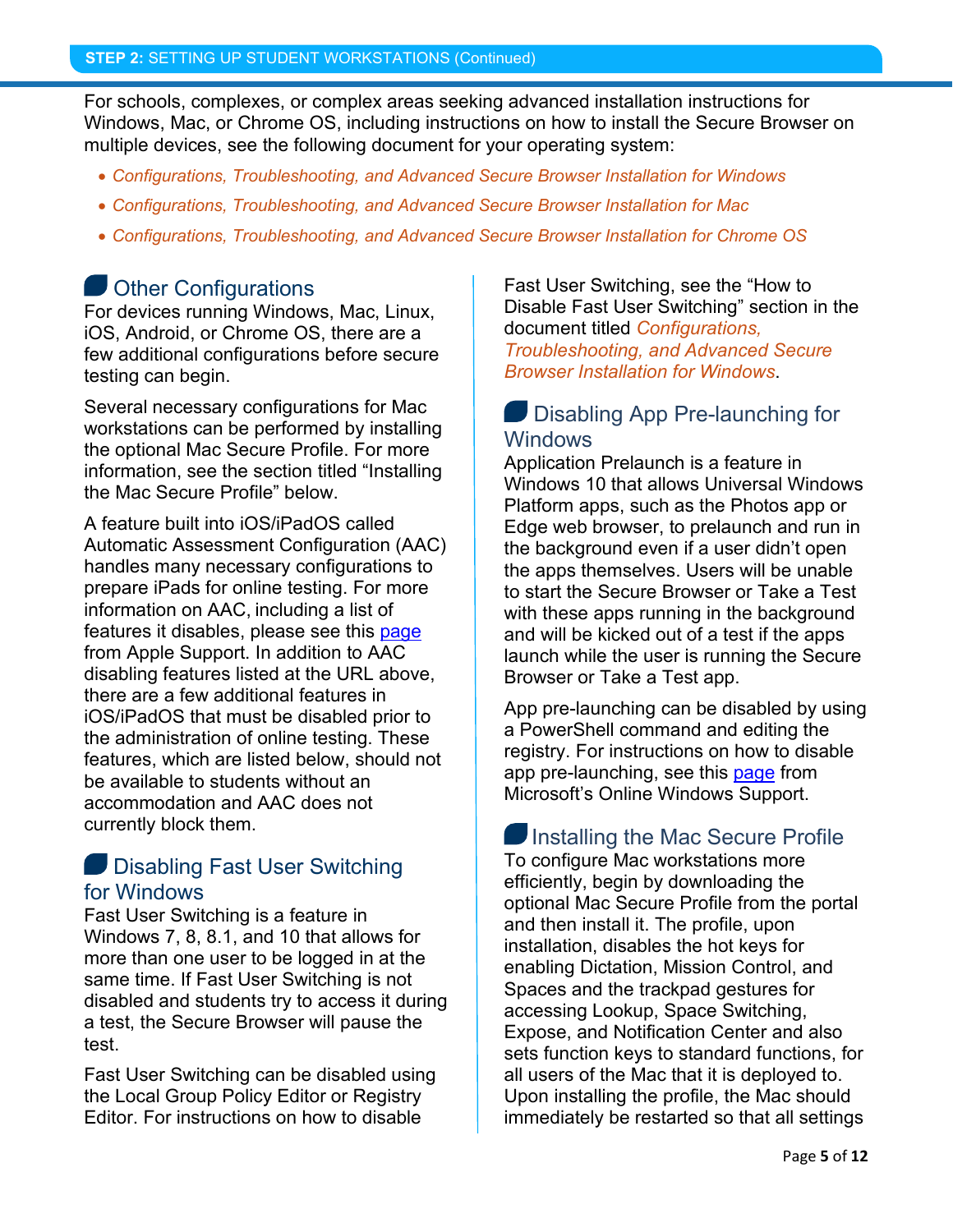can take effect. Instructions for installing the Secure Profile are in the document titled *Configurations, Troubleshooting, and Advanced Secure Browser Installation for* 

*Mac*. NOTE: The Mac Secure Profile is optional and cannot be uninstalled. CAI recommends that schools only install the Mac Secure Profile on devices that are solely used for testing.

### **Disabling Third-party App Updates** for Mac

Updates to third-party apps may include components that compromise the testing environment. These updates can be disabled through System Preferences. For instructions on how to disable updates to third-party apps, see the "How to Disable Updates to Third-Party Apps" section in the document titled *Configurations, Troubleshooting, and Advanced Secure* 

*Browser Installation for Mac*.

#### Disabling iTunes Updates for Mac Updates to iTunes may pop up during a test. If updates to iTunes are not disabled and they pop up during a test, the Secure Browser will pause the test.

Updates to iTunes can be disabled through System Preferences. For instructions on how to disable updates to iTunes, see the "How to Disable Updates to iTunes" section in the document titled *Configurations, Troubleshooting, and Advanced Secure Browser Installation for Mac*.

### Disabling Siri for Mac

Siri is a virtual assistant that uses voice commands to answer questions and perform actions on Mac desktops and laptops running macOS 10.12 or later. If Siri is not disabled, students could potentially have access to features and information that they should not have access to while taking a secure assessment.

Siri can be disabled through System Preferences. For instructions on how to disable Siri, see the "How to Disable Siri" section in the document titled *Configurations, Troubleshooting, and Advanced Secure Browser Installation for Mac*.

#### **Disabling Fast User Switching for** Mac

Fast User Switching is a feature in Mac OS X 10.9 and higher that allows for more than one user to be logged in at the same time. If Fast User Switching is not disabled and students try to access it during a test, the Secure Browser will pause the test.

Fast User Switching can be disabled through System Preferences. For instructions on how to disable Fast User Switching, see the "How to Disable Fast User Switching" section in the document titled *Configurations, Troubleshooting, and Advanced Secure Browser Installation for Mac*.

### **Disabling Keyboard Shortcuts for** Screenshots for Mac

Mac users can take screenshots using keyboard shortcuts. If these shortcuts are not disabled, students will be unable to sign in to a test.

Keyboard shortcuts for screenshots can be disabled through System Preferences. For instructions on how to disable keyboard shortcuts for screenshots, see the "How to Disable Keyboard Shortcuts for Screenshots" section in the document titled *Configurations, Troubleshooting, and Advanced Secure Browser Installation for Mac*.

### **Disabling On-Screen Keyboard for** Linux

Ubuntu and Fedora feature an on-screen keyboard that should be disabled before you administer online tests. If the on-screen keyboard is not disabled, the keyboard might pop up on a touchscreen device and,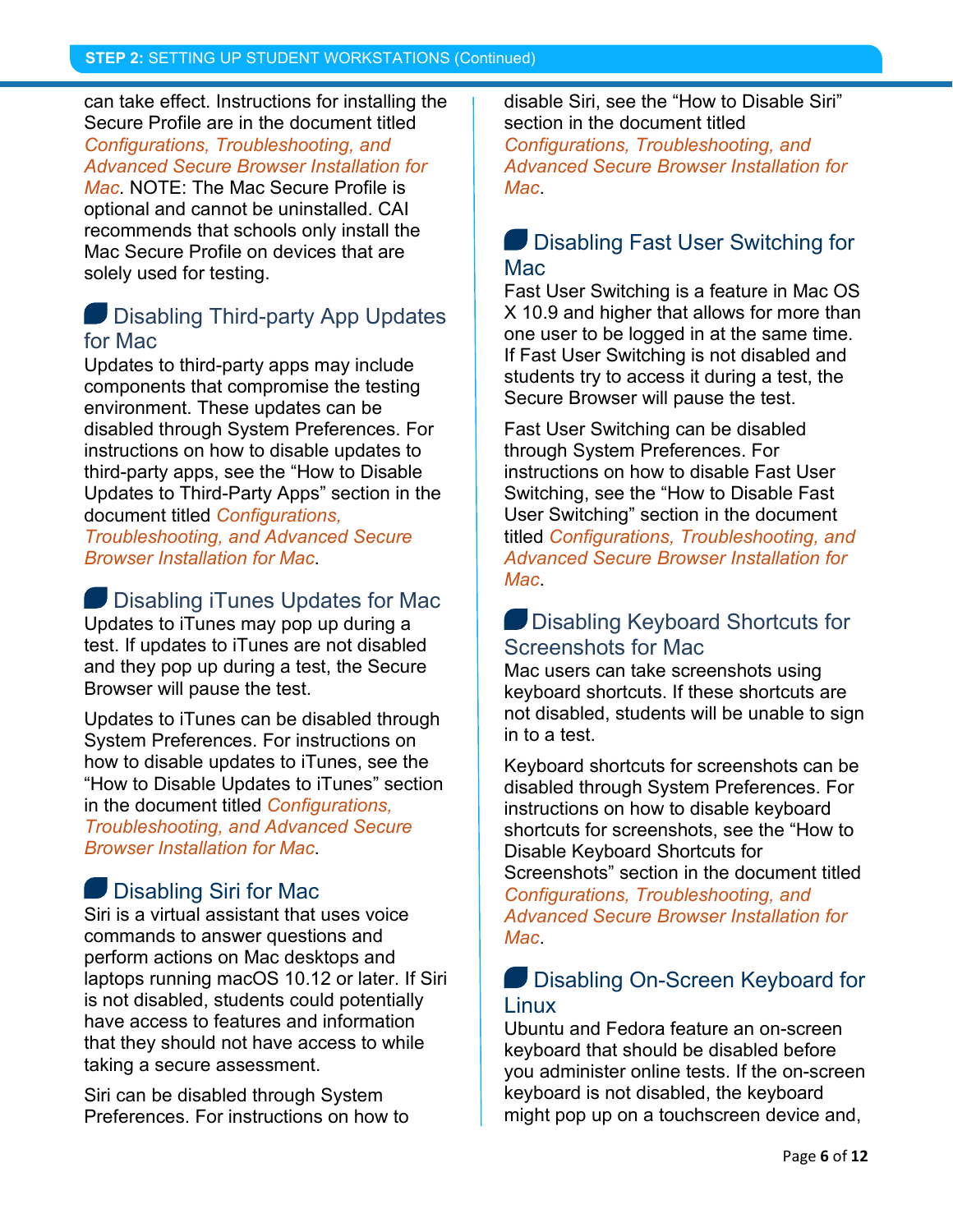if it does, it may provoke the Secure Browser to pause the test.

The on-screen keyboard can be disabled through System Settings. For instructions on how to disable the on-screen keyboard, see the "How to Disable On-Screen Keyboard" section in the document titled *Configurations and Troubleshooting for Linux*.

**Adding Verdana Font for Linux** Some test content requires the Verdana TrueType font, which is not included in builds of Fedora or Ubuntu. For instructions to add the Verdana font, see the "How to Add Verdana Font" section in the document titled *Configurations and Troubleshooting for Linux.*

#### **Disabling Voice Control for** iPadOS 13

iPads running iPadOS 13 have access to a feature called Voice Control that is not automatically disabled by Automatic Assessment Configuration (AAC). Voice Control allows iPad users to control an iPad using voice commands. If this feature is enabled on iPads running iPadOS 13 that are used for testing, students may be able to access unwanted apps, such as web browsers, during a test.

Voice Control is disabled by default. If it has never been enabled on an iPad, you have nothing to do. If it has been enabled, you must disable it before a student takes a test. Voice Control can be disabled through accessibility settings. For instructions on how to disable Voice Control on iPads running iPadOS 13, see the "How to Disable Voice Control on iPadOS 13" section in the document titled *Configurations for iOS/iPadOS*.

Disabling VoiceOver for iOS 11 & 12 iPads running iOS 11.x or 12.x have access to a feature called VoiceOver that is not automatically disabled by Automatic

Assessment Configuration (AAC). VoiceOver is a gesture-based screen reader that allows users to receive audible descriptions of what's on the screen of their iPad. VoiceOver also changes touchscreen gestures to have different effects and adds additional gestures that allow users to move around the screen and control their iPads. If VoiceOver is not disabled on iPads running iOS 11.x or 12.x, students may be able to access unwanted apps during a test. This feature should not be available to students without an accommodation.

VoiceOver can be disabled through accessibility settings. For instructions on how to disable VoiceOver on iOS 11 or 12, see the "How to Disable VoiceOver on iOS 11 & 12" section in the document titled *Configurations for iOS/iPadOS*.

#### **Disabling Emoji Keyboard for** iOS/iPadOS

iPads running any supported version of iOS/iPadOS have an emoji keyboard enabled by default. If the emoji keyboard is not disabled, students will be able to enter emoticons into a test, which can be confusing for scorers.

The emoji keyboard can be disabled through keyboard settings. For instructions on how to disable the emoji keyboard, see the "How to Disable the Emoji Keyboard" section in the document titled *Configurations for iOS/iPadOS*.

#### **Enabling Secure Browser** Keyboard for Android

The default keyboard for Android allows predictive text, which may provide students with hints for answers to tests. For this reason, the Secure Browser for Android requires a mobile keyboard be configured for the Secure Browser itself. The Secure Browser keyboard is a basic keyboard with no row for predictive text functionality.

You can enable the Secure Browser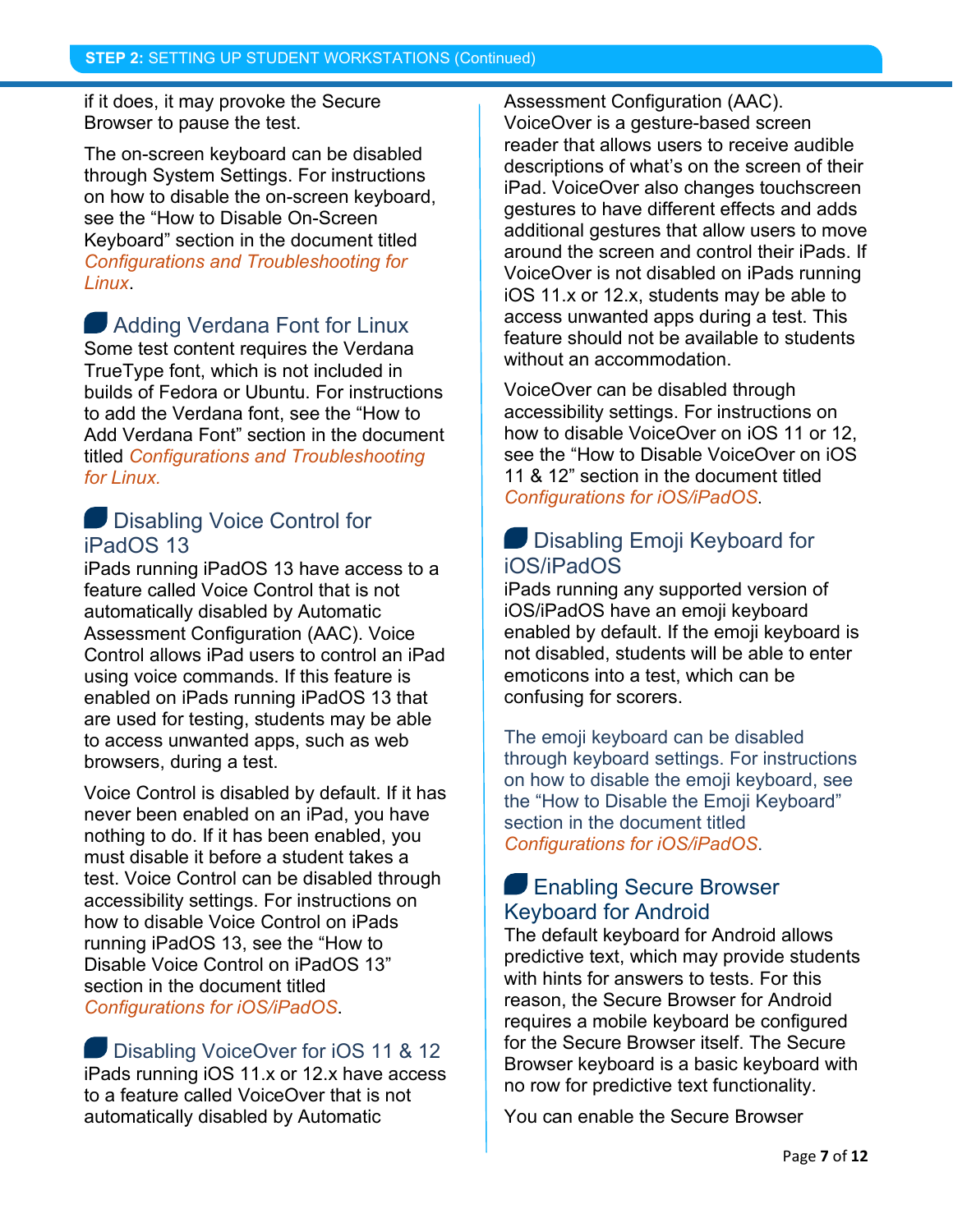keyboard through Settings. For instructions on how to enable the Secure Browser keyboard, see the "How to Enable the Secure Browser Keyboard" section in the document titled *Configurations and Troubleshooting for Android*.

#### **Managing Chrome OS Auto-Updates**

New versions of Chrome OS are released regularly and tested by CAI to ensure no new features pose a risk for online testing. However, bugs or unintentional features do sometimes show up in the latest release. Because of this, CAI recommends disabling Chrome OS auto-updates or limiting autoupdates to a version used successfully before summative testing begins to ensure Chromebooks remain stable during testing season.

You can disable or limit Chrome OS updates through the Device Settings page on your Chromebook. From this page, you can stop auto-updates or allow autoupdates but only to a specific version. For more detailed instructions on how to disable or limit Chrome OS auto-updates, see the "How to Manage Chrome OS Auto-Updates" section in the document titled *Configurations, Troubleshooting, and Advanced Secure Browser Installation for Chrome OS*.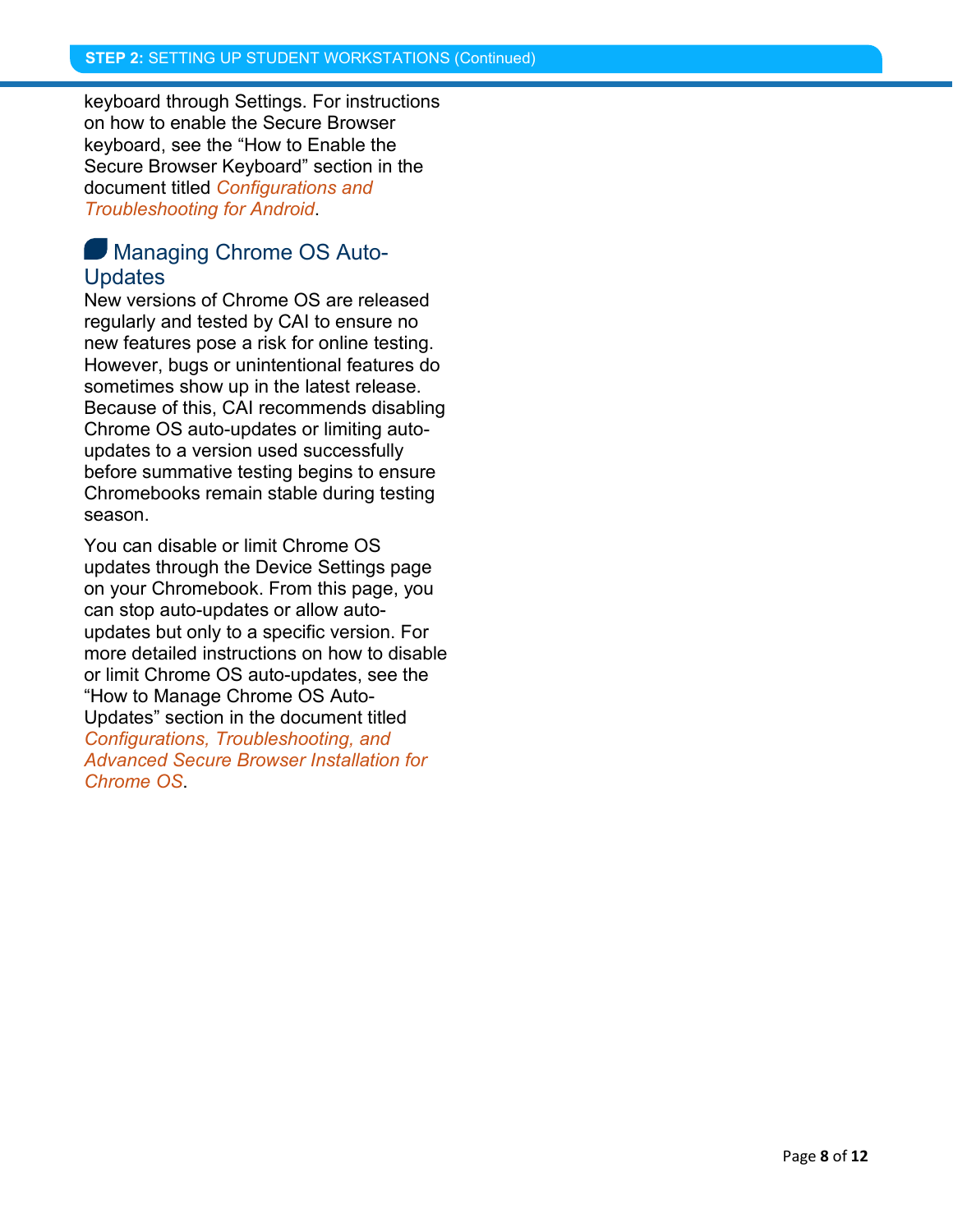# **STEP 3:** CONFIGURING YOUR NETWORK FOR ONLINE **TESTING**

In this section, we provide some tools and recommendations to help configure your network for online testing. To ensure a smooth administration, CAI recommends network bandwidth of at least 20 kilobits per second for each student being concurrently tested.

### **The Network Diagnostic Tool**

CAI provides a network diagnostic tool to test your network's bandwidth to ensure it can handle administering online tests. The network diagnostic tool can be accessed through the Secure Browser or from your portal or practice test site through a conventional browser by clicking on d Run Diagnostics on the student login page.

| Your Operating System:<br>Windows 10            |                                                                           |                                                  | <b>Your Browser Version:</b><br>Chrome v68                                                                                            |  |
|-------------------------------------------------|---------------------------------------------------------------------------|--------------------------------------------------|---------------------------------------------------------------------------------------------------------------------------------------|--|
| <b>Secure Browser:</b><br>false                 |                                                                           |                                                  |                                                                                                                                       |  |
|                                                 |                                                                           |                                                  |                                                                                                                                       |  |
|                                                 |                                                                           |                                                  |                                                                                                                                       |  |
| <b>Network Diagnostics:</b><br>Select Test: ELA | ▼                                                                         |                                                  |                                                                                                                                       |  |
|                                                 | Enter the total number of students you would like to test at one time:  7 |                                                  |                                                                                                                                       |  |
|                                                 |                                                                           |                                                  |                                                                                                                                       |  |
|                                                 |                                                                           | Run Network Diagnostics Tests                    |                                                                                                                                       |  |
| <b>Download Results:</b>                        | <b>Upload Results:</b>                                                    |                                                  |                                                                                                                                       |  |
| 724.034 Mbps download.                          | 79.208 Mbps upload.                                                       |                                                  |                                                                                                                                       |  |
| <b>Bandwidth Summary:</b>                       |                                                                           |                                                  |                                                                                                                                       |  |
|                                                 |                                                                           |                                                  | Given the current load on your system, you should be able to test the requested number of students at this location.(Please note: The |  |
|                                                 |                                                                           | conditions change and can vary from run to run.) | throughput estimates include the encryption/decryption overhead for data transfer. Throughput estimates change as the network         |  |

Once you are in the network diagnostic tool, enter the number of students you will test at peak volume and the tool will indicate if your network can handle testing. The goal of the network diagnostic tool is to determine if your network bandwidth can handle the number of students you hope to test at peak volume. If the tool indicates you should test with fewer students, try running a third-party network speed test like speedtest.net. If a third-party tool also indicates you lack proper bandwidth, determine if other activity on your network is drawing bandwidth away from the machine attempting to take the test. If it is, try to prioritize bandwidth for CAI's websites during online testing.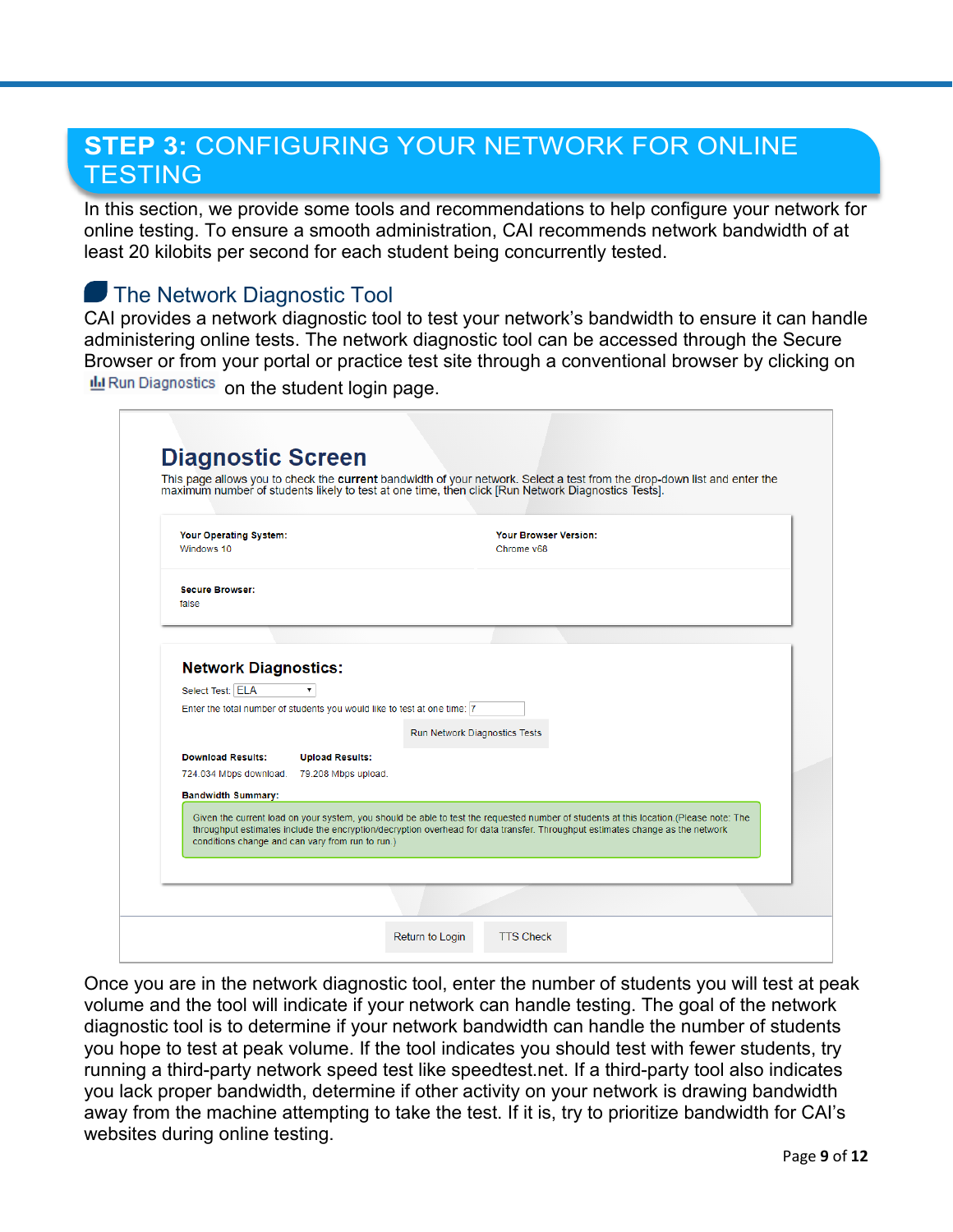### **Proxy Servers**

If your technology coordinator has set up a proxy server at your school, you may need to configure the Secure Browser's proxy settings. For instructions on how to configure the Secure Browser's proxy settings, see the "How to Configure the Secure Browser for Proxy Servers" section in *Configurations, Troubleshooting, and Advanced Secure Browser Installation for Windows, Mac, or Chrome OS, Configurations and Troubleshooting for Android or Linux, or Configurations for iOS/iPadOS*.

Proxy servers must be configured to not cache data received from servers.

Session timeouts on proxy servers and other devices should be set to values greater than the typically scheduled testing time. For example, if test sessions are scheduled for 60 minutes, consider session timeouts of 65–70 minutes.

### **Traffic Shaping, Packet** Prioritization, & Quality of Service

If your testing network includes devices that perform traffic shaping, packet prioritization, or Quality of Service, ensure CAI URLs have high priority. For a list of websites you should give high priority, see the "Which Resources to Whitelist for Online Testing" section in the document titled

*Configurations, Troubleshooting, and Advanced Secure Browser Installation for Windows, Mac, or Chrome OS, Configurations and Troubleshooting for Android or Linux, or Configurations for iOS/iPadOS.*

# **STEP 4:** CONFIGURING ASSISTIVE TECHNOLOGIES

CAI's Test Delivery System is a website visible through a customized web browser.

Students who use assistive technologies with a standard web browser should be able to use those same technologies with the Test Delivery System. The best way to test compatibility with assistive technologies is by taking a practice test with those technologies turned on. If they do not work, contact the HSAP Help Desk or see the document titled *Assistive Technology Manual*, available on the HSAP portal resources page, for more information. Assistive technologies must be launched on student workstations prior to launching the Secure Browser.

### Supported Embedded Features

Embedded features work directly within the Test Delivery System. They can be accessed without additional third-party software.

### Text-to-Speech

Text-to-speech (TTS) reads text on the screen aloud. Using TTS requires at least one voice pack to be installed on the student workstation. Voice packs that ship with the operating systems out of the box for Windows, Mac, and iOS are fully compatible with the Secure Browser. The Secure Browser recognizes voice packs

that ship out of the box for Android and Chrome OS devices for playback and stop but the pause feature does not work properly on these devices. Consider testing students who need TTS on desktops or laptops running Windows or Mac or on iPads. A workaround for Chrome OS is available. It allows students to highlight a passage of text and have TTS read just that passage, eliminating the need for the pause feature.

For a full list of voice packs that have been tested and are whitelisted by the Secure Browser and for instructions about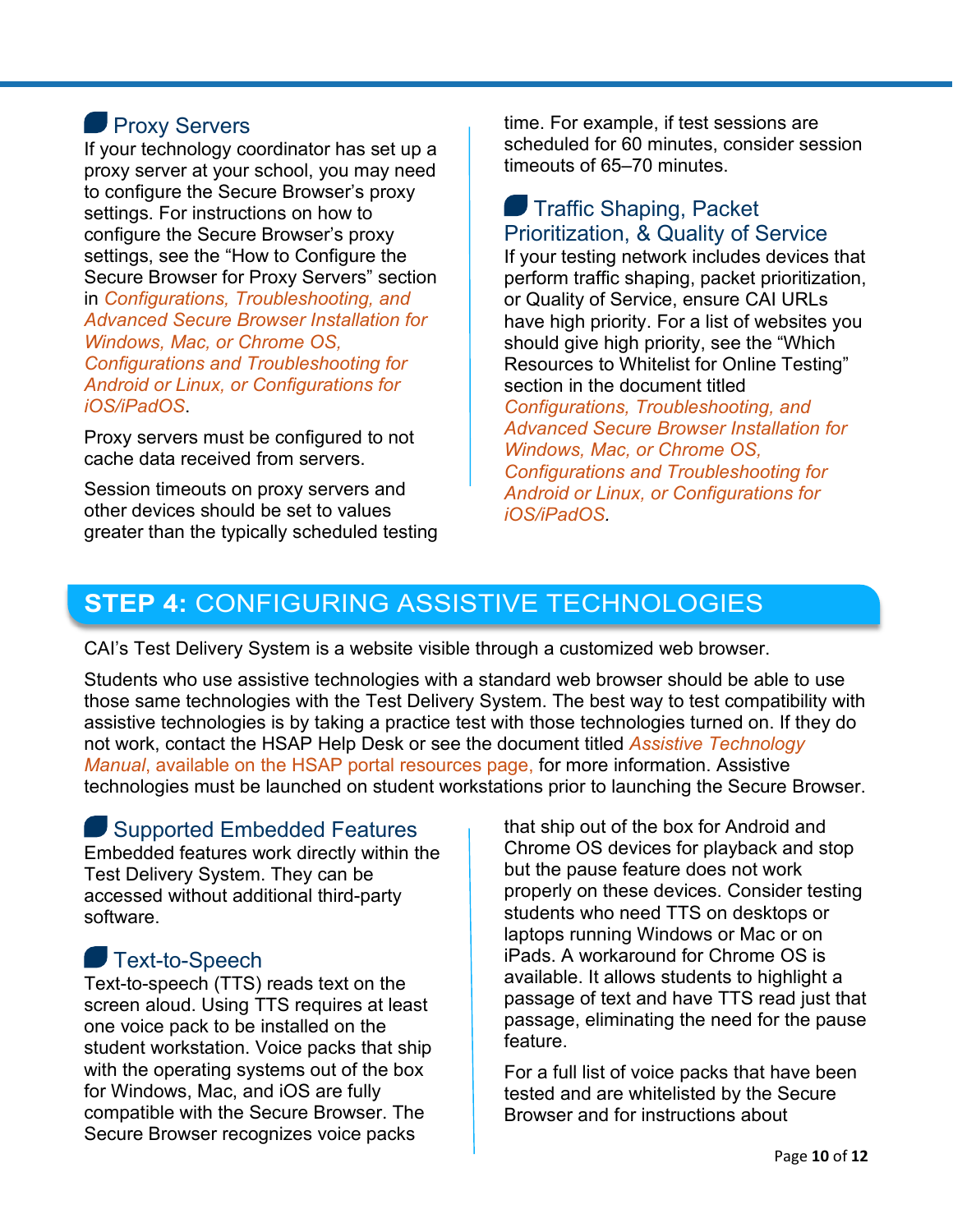configuring TTS settings for Windows or Mac, see the document titled *Assistive Technology Manual*.

#### Supported Non-Embedded **Features**

Non-embedded features require the use of other hardware and/or software to make certain functionality available to students within the Test Delivery System. Nonembedded features require devices be set to permissive mode. This mode, found in TIDE as a student test setting, temporarily lowers the security settings of the Secure Browser so that the student can interoperate with other software on the device like JAWS or ZoomText while they're taking the test. Permissive mode is supported on Windows and Mac.

#### Screen Readers, Embossers, and Refreshable Braille Displays

Screen readers allow students to read text displayed on a screen with a speech synthesizer and a refreshable braille display. Screen reading requires software to be installed on the student and TA workstations. For student workstations, CAI supports the JAWS screen reader and most refreshable braille displays. For screen reading on ELA tests, you must have the JAWS screen reader because it is the only screen reader that supports suppressing read-aloud on reading passages. For braille files on TA workstations, CAI supports Duxbury Braille Translation software. TAs need this software to emboss braille test content. To emboss tactile graphics, CAI supports ViewPlus embossers using the Tiger Software Suite (Tiger Designer and Tiger Viewer). Other screen readers may also work and should be tested in a practice test. For instructions on how to configure screen readers, see the document titled *Assistive Technology Manual*.

#### Speech-to-Text

Speech-to-text (STT) allows a student to speak into a headset and have their speech converted into text that becomes the response that is entered into the Test Delivery System. Currently, CAI does not offer an embedded STT feature. STT is available for Windows and Mac through Dragon Naturally Speaking or other similar software. Users should verify the security and privacy policies of any third-party software before deciding to use that software. Many STT providers send a student's audio recording to the cloud for processing. Users should have a clear understanding of what third-party providers do and do not do with student information. STT is not available for Linux, iOS, Android, or Chrome OS.

# **Word Prediction**

Word prediction software predicts words as a student types. Currently, CAI does not offer an embedded word prediction feature. Word prediction is available for Windows and Mac through the use of third-party apps like Co:Writer, Read&Write, and many others. For more information about supported third-party apps, see the document titled *Assistive Technology Manual*.